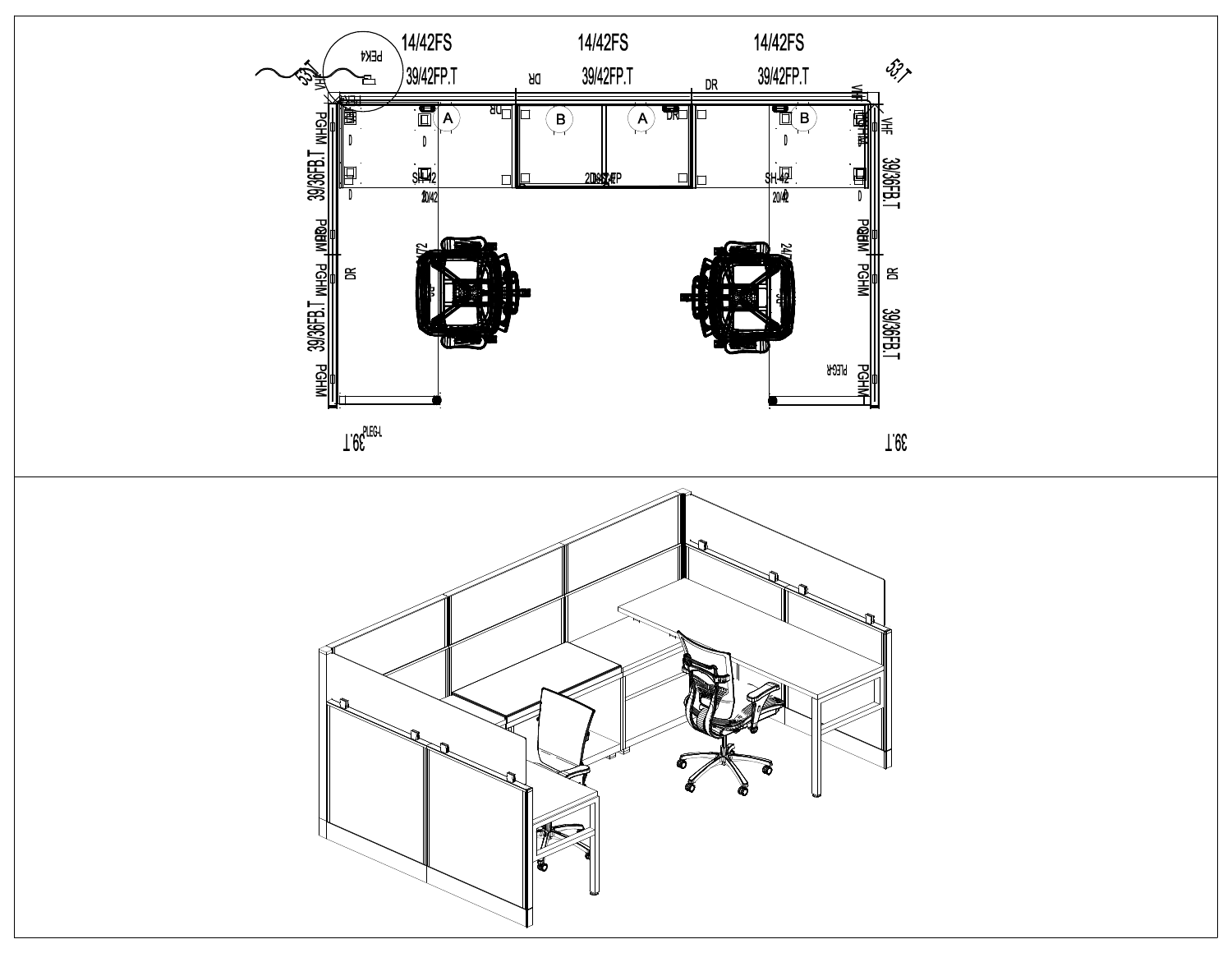

| Prepared For: Open Plan Systems<br>Job: Razor - Typical 3 |                |                 |                                                                     |            |            |  |
|-----------------------------------------------------------|----------------|-----------------|---------------------------------------------------------------------|------------|------------|--|
| 1                                                         | $\overline{2}$ | 2WY53A2.T       | 53" 2 WAY CONNECTOR - THIN BASE                                     | \$179.00   | \$358.00   |  |
| $\overline{2}$                                            | 8              | <b>DOCKLEG</b>  | 3"H Docking Leg w/Adj Glide for Desking                             | \$62.00    | \$496.00   |  |
| 3                                                         | $1\,$          | DS-SC42         | 42"W Seat Cushion for Low Storage Desking                           | \$309.00   | \$309.00   |  |
| 4                                                         | $1\,$          | DS-SD-42-M      | 42"W x 20"D x 24"H Low Storage, Metal Sliding Door                  | \$1,809.00 | \$1,809.00 |  |
| 5                                                         | $\overline{2}$ | DS-SH-42-M      | 42"W x 20"D x 24"H Low Storage, Metal Open Shelf                    | \$1,545.00 | \$3,090.00 |  |
| 6                                                         | $\overline{2}$ | <b>EC39A2.T</b> | 39" END CAP W/ THIN BASE                                            | \$74.00    | \$148.00   |  |
| $\overline{7}$                                            | 4              | F3936.T         | 39 X 36 FABRIC PANEL - THIN BASE                                    | \$665.00   | \$2,660.00 |  |
| 8                                                         | 3              | F3942P.T        | 39 X 42 FABRIC PANEL - POWERED THIN BASE                            | \$1,045.00 | \$3,135.00 |  |
| 9                                                         | $\overline{2}$ | MG1370WH        | Mullion Tempered Glass Screen 13.25H x 70W                          | \$509.00   | \$1,018.00 |  |
| 10                                                        | $\overline{2}$ | OPS-B6          | Ease-Fabric Seat, Mesh Back, Ratchet Back, Seat<br>Slider, Adj Arms | \$795.00   | \$1,590.00 |  |
| 11                                                        | $\mathbf{1}$   | PEK4 (LOR R)    | 4 CIR. BASE POWER ENTRY KIT                                         | \$585.00   | \$585.00   |  |
| 12                                                        | 8              | <b>PGHM</b>     | Top Mount Panel Holder                                              | \$54.00    | \$432.00   |  |
| $\overline{13}$                                           | 1              | <b>PLEGL</b>    | P-Leg for 24"D Surface- Left                                        | \$385.00   | \$385.00   |  |
| $\overline{14}$                                           | $\mathbf{1}$   | <b>PLEGR</b>    | P-Leg for 24"D Surface- Right                                       | \$385.00   | \$385.00   |  |